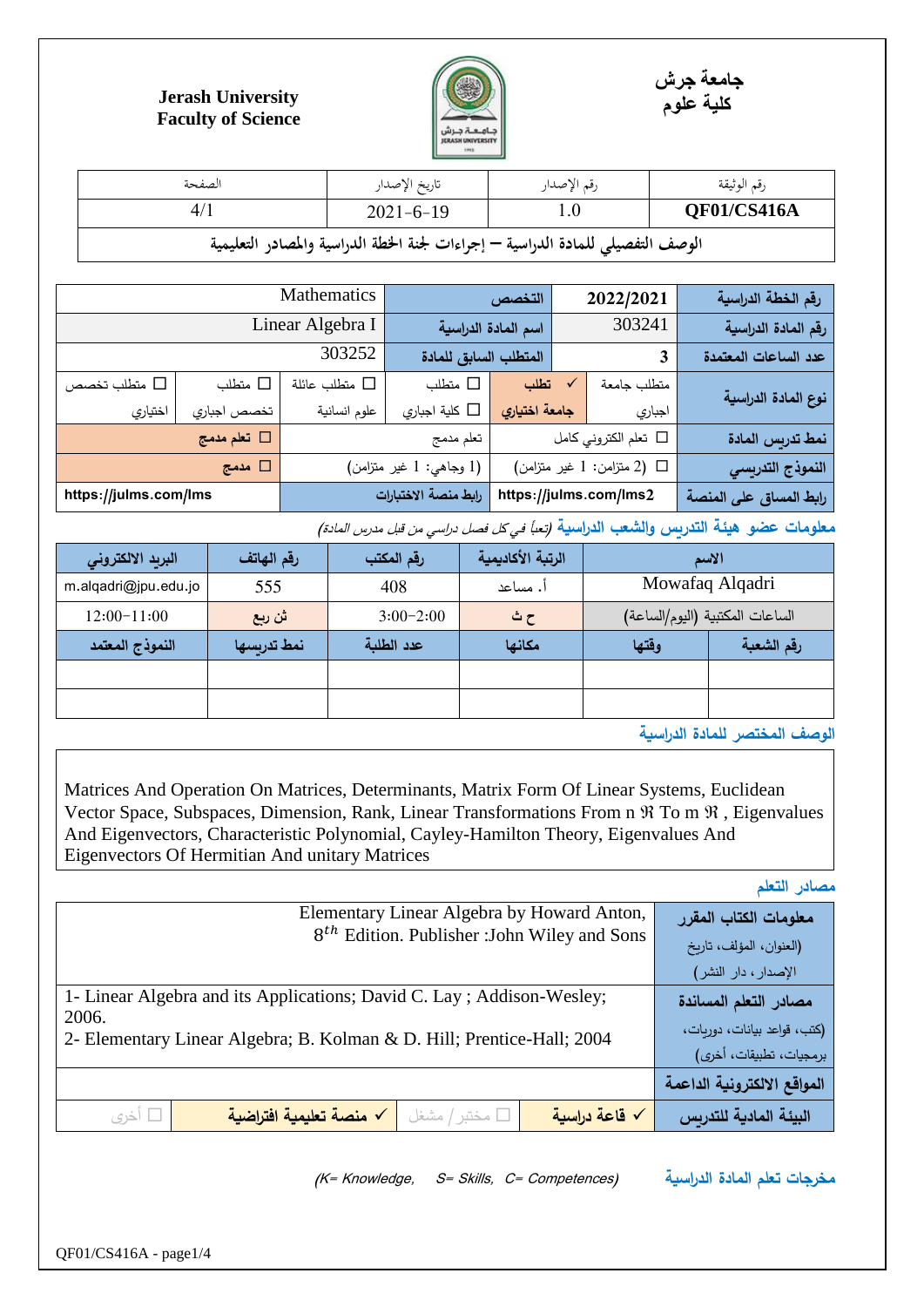| رمز مخرج تعلم<br>البرنامج المرتبط                                                              | مخرجات تعلم المادة                                                                                                                             | الرقم |  |  |
|------------------------------------------------------------------------------------------------|------------------------------------------------------------------------------------------------------------------------------------------------|-------|--|--|
| Goal 1 : Learn to solve systems of linear equations and application problems requiring<br>them |                                                                                                                                                |       |  |  |
| MK xx                                                                                          | 1.1: Determine if a system of linear equations has a solution                                                                                  |       |  |  |
|                                                                                                | 1.2: Interpret the meaning of the solution set of a system of linear equations.                                                                |       |  |  |
|                                                                                                | 1.3: Solve application problems that can be modeled by systems of linear<br>equations.                                                         |       |  |  |
|                                                                                                |                                                                                                                                                |       |  |  |
|                                                                                                | Goal 2: work with matrices and determine if a given square matrix is invertible G                                                              |       |  |  |
|                                                                                                | 2.1: Perform matrix operations                                                                                                                 |       |  |  |
|                                                                                                | 2.2: Use row operations to determine if a square matrix is invertible                                                                          |       |  |  |
|                                                                                                | 2.3: Find the inverse of a square matrix.                                                                                                      |       |  |  |
|                                                                                                |                                                                                                                                                |       |  |  |
|                                                                                                | Goal 3: Learn to compute determinants and know their properties.                                                                               |       |  |  |
|                                                                                                | 3.1: Compute the determinant of a square matrix by using the definition and by<br>using the properties of determinants.                        |       |  |  |
|                                                                                                | 3.2: Find the determinant of a product of square matrices, of the transpose of a<br>square matrix, and of the inverse of an invertible matrix. |       |  |  |
|                                                                                                | 3.3: Students will demonstrate competence with the basic ideas of<br>determinants.                                                             |       |  |  |
|                                                                                                | Goal 4: Learn about and work with vector spaces and subspaces                                                                                  |       |  |  |
|                                                                                                | 4.1: Use the definition of vector space to determine if a given set of vectors is a<br>vector space                                            |       |  |  |
|                                                                                                | 4.2: Determine if a subset of a vector space is a subspace.                                                                                    |       |  |  |
|                                                                                                | 4.3: Determine if a given set of vectors is a basis for a vector space.                                                                        |       |  |  |
|                                                                                                | 4.4: Determine the dimension of a subspace.                                                                                                    |       |  |  |

## **آليات التقييم المباشر لنتاجات التعلم**

| التعلم الوجاهي | التعلم المدمج | التعلم الالكتروني | نوع التقييم/ نمط التعلم          |
|----------------|---------------|-------------------|----------------------------------|
| %20            | 0             |                   | امتحان أول                       |
| %20            | %25           | %30               | امتحان ثاني/ منتصف الفصل         |
| %10            | %10           | $\%0$             | المشاركة                         |
|                | %15           | %30               | اللقاءات التفاعلية غير المتزامنة |
| %50            | %50           | %40               | الامتحان النهائى                 |

اللقاءات التفاعلية غير التزامنية هي األنشطة والمهام والمشاريع والواجبات واألبحاث والعمل ضمن مجموعات طالبية...الخ

## **جدول اللقاءات المتزامنة / الوجاهية وموضوعاتها**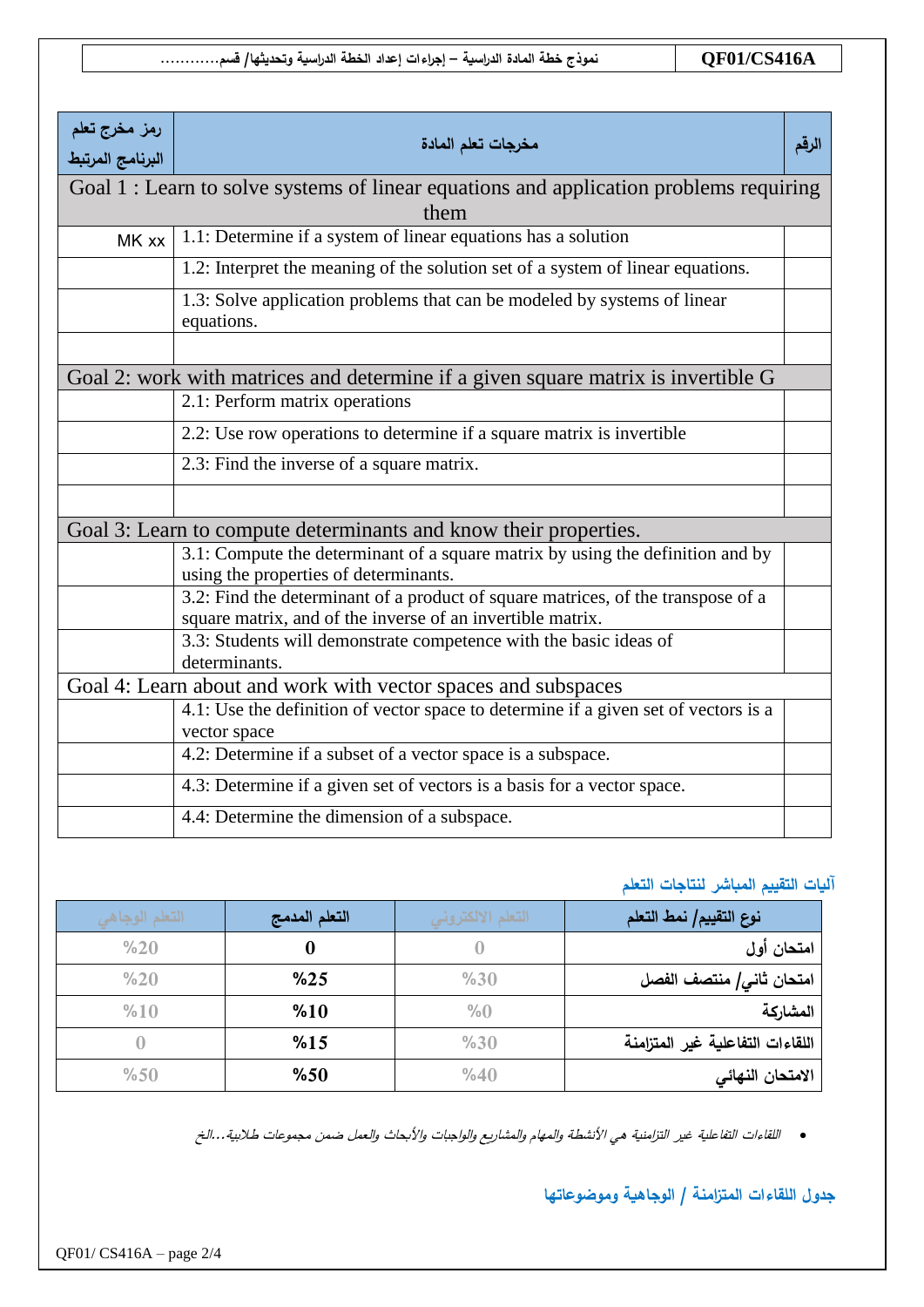**A416CS01/QF نموذج خطة المادة الدراسية – إجراءات إعداد الخطة الدراسية و تحديثها/ قسم............**

| المرجع** | أسلوب التعلم*   | الموضوع                                                                                                                   | الأسبوع |
|----------|-----------------|---------------------------------------------------------------------------------------------------------------------------|---------|
|          | backward design | Introduction to systems of linear<br>equations Gaussian elimination<br>Homogeneous systems                                | 1       |
|          | Lecture         | Matrices<br>Matrix operations<br>Rules of matrix arithmetic                                                               | 2       |
|          | Lecture         | <b>Inverses</b><br>Elementary matrices<br>Method for finding inverse                                                      | 3       |
|          | backward design | Further results on systems of<br>equations and invertibility<br>Diagonal and triangular matrices<br>Symmetric matrices    | 4       |
|          | backward design | The determinant function<br>Evaluating determinants by row<br>reduction<br>Evaluating determinants by column<br>reduction | 5       |
|          | backward design | Properties of the determinant<br>function<br>Determinant of a matrix product<br>Determinant test for invertibility        | 6       |
|          | backward design | Minors and cofactors<br><b>Cofactor Expansion</b><br>Adjoint of a matrix                                                  | 7       |
|          | backward design | Inverse of a matrix using its adjoint<br>Cramer's rule Applications of<br>determinants                                    | 8       |
|          | backward design | <b>Real Vector Spaces</b><br>Euclidean n-space<br>Some properties of vectors                                              | 9       |
|          | backward design | Subspaces<br>Solution spaces of homogeneous<br>systems<br>Linear combination                                              | 10      |
|          | Lecture         | Spanning sets<br>Linear independence<br>Linear independence of functions                                                  | 11      |
|          | backward design | Basis and dimension<br>Coordinates relative to a basis<br>Some fundamental theorems                                       | 12      |
|          | backward design | Row Space and column space<br>Nullspace<br>Rank and Nullity                                                               | 13      |
|          | backward design | Eigenvalues<br>Eigenvectors<br>Eigenspaces                                                                                | 14      |